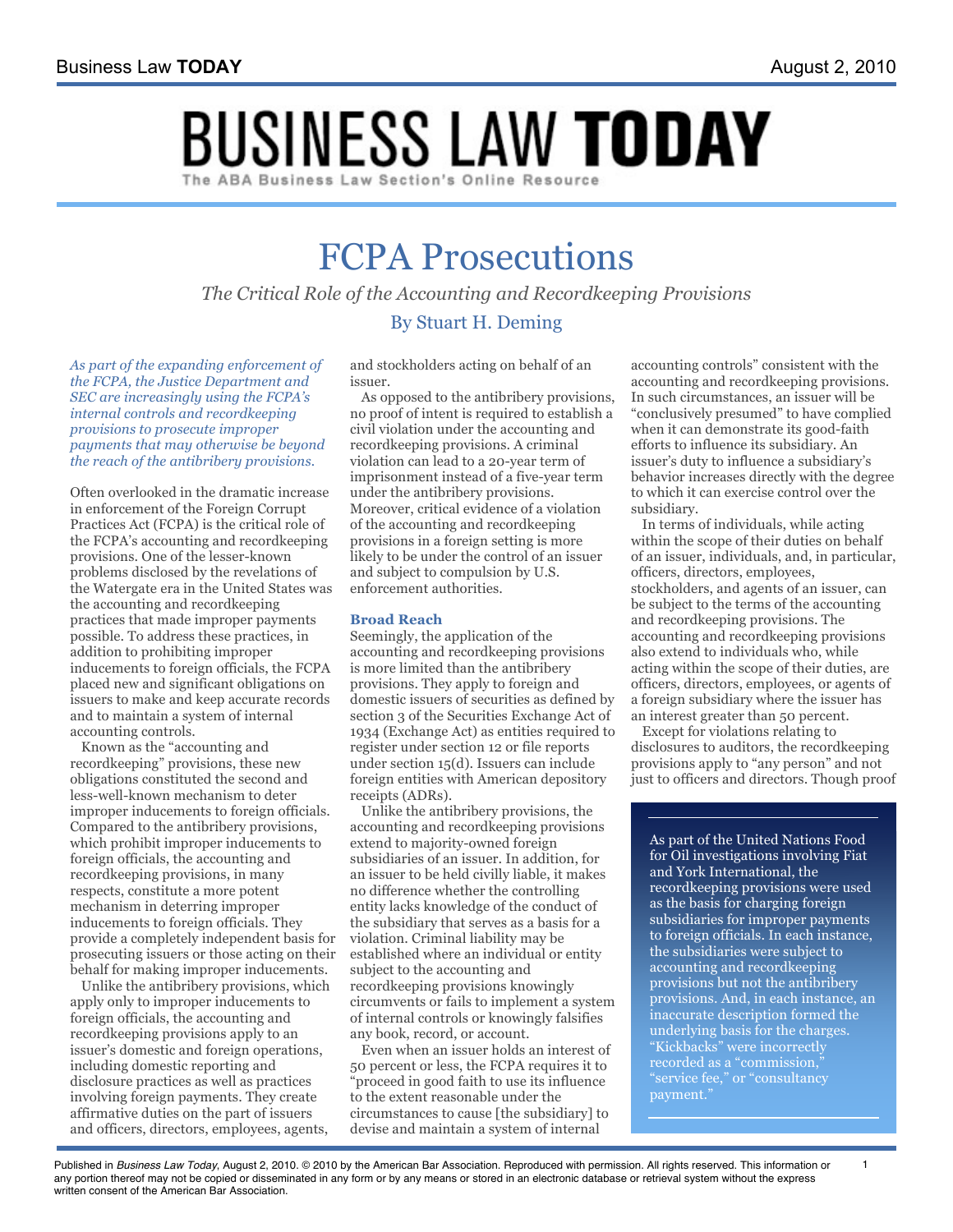of intent may be required to establish civil liability for aiding and abetting a violation of the accounting and recordkeeping provisions, even individuals and entities not otherwise subject to their terms can become subject to liability. For example, a supplier to an issuer who knowingly facilitates the making of a false invoice to conceal the true nature of the underlying transaction could be subject to prosecution for violating the recordkeeping provisions.

#### **Falsification of Books and Records**

Under the recordkeeping provisions, an issuer must ensure that the books and records are accurate so that the financial statements can be prepared in conformity with accepted methods of recording economic events. The recordkeeping provisions are not focused solely with the preparation of financial statements. They seek to strengthen the accuracy of the corporate books and records and the reliability of the audit process. Books and records subject to the recordkeeping provisions are not specifically defined by the FCPA. But given the Sarbanes-Oxley Act of 2002's (Sarbanes-Oxley) emphasis on internal controls and deterring conduct that might impede or affect the audit function, Congress implicitly reaffirmed the broad scope of records subject to the terms of the accounting and recordkeeping provisions.

In general, the greater the degree to which a record may relate to the preparation of financial statements, the adequacy of internal controls, or the performance of audits, the more courts are likely to find the record to be subject to the terms of the recordkeeping provisions. Records such as corporate minutes, transactional documents, and authorizations for expenditures are all incidental to the preparation of financial statements or recording economic events. Records that may relate to internal controls, such as compliance programs, fall within the scope of records subject to the recordkeeping provisions since such records bear on the accuracy of the financial statements. Similarly, records bearing on the audit of financial statements are likely to be extremely broad in scope.

Of critical significance is the absence of a materiality requirement under the recordkeeping provisions. Even if the amount of a transaction does not affect the bottom line of an issuer in quantitative terms, it may still constitute a violation of the recordkeeping provisions if not accurately recorded. A classic situation is presented by expediting payments, which are permitted under the antibribery

provisions but could pose a problem if not accurately recorded.

Manipulating records to mask transactions by characterizing them in some oblique manner or actually falsifying a transaction can implicate an issuer and those individuals involved. Placing a transaction into an abnormal category or burying it in some other way may serve as a basis for a violation. The Securities and Exchange Commission's (SEC) posture has been described as one of zero tolerance for the falsification of records relating to an improper inducement.

One practical consideration in prosecuting violations of the antibribery provisions is the difficulty in securing evidence in a foreign setting. This difficulty is further complicated by the question of whether evidence obtained in a foreign setting will be admissible in a U.S. court. In the context of prosecuting a violation of the recordkeeping provisions, the evidence is more likely to be documentary in nature, to be in the possession or control of an issuer, and to be admissible in court. An issuer is subject to compulsion by U.S. enforcement authorities to produce records, including foreign records, in its custody or control.

Moreover, in a criminal context, proving a violation of the recordkeeping provisions is more straightforward and more likely to succeed than proving a violation of the antibribery provisions. The evidence necessary to establish a criminal violation is much simpler and less apt to confuse a jury. Unlike the antibribery provisions, proving corrupt intent is not required. Nor is there a requirement to prove whether a foreign official was involved or whether a promise, offer, or payment was made to obtain or retain business. In large part, the elements of the offense are limited to whether the record is subject to the recordkeeping provisions, whether the conduct was willful, and whether the record was accurate in reasonable detail. The documentary nature of the evidence makes proving a violation less dependent upon recollections that can be subjective and that can fade over time. Unlike proving a bribe, proving a false statement is likely to be much more clear-cut and less susceptible to differing interpretations.

From the standpoint of a prosecutor, a criminal violation of the recordkeeping provisions has an added strategic advantage because it carries a far more severe penalty than a violation of the antibribery provisions. Given the severity of the criminal penalty for a violation of the accounting and recordkeeping provisions, and a greater ability to prove a violation, a prosecutor has an enhanced

ability to negotiate a plea. It also enhances a prosecutor's ability to secure cooperation to provide evidence relative to violations of the accounting and recordkeeping provisions as well as the antibribery provisions. Individuals facing a prison sentence are apt to be receptive to alternatives that may limit the possibility of a lengthy prison term.

#### **Material Misrepresentations or Omissions to Auditors**

In implementing the recordkeeping provisions through the adoption by the SEC of Rule 13b2-2, officers or directors of an issuer were prohibited from making materially false or misleading statements or omitting to state any material facts in the preparation of filings required by the Exchange Act. Although this rule applies only to officers and directors, and anyone acting on their behalf, it is very broad in terms of its coverage. Under Rule 13b2-2, officers and directors are prohibited from "taking any action to fraudulently influence, coerce, manipulate, or mislead any independent public or certified accountant engaged in the performance of an audit of the financial statements of that issuer for the purpose of rendering such financial statements materially misleading."

Rule 13b2-2 also extends to written and oral statements made to internal auditors as well as to outside auditors by officers or directors. It also extends to "causing another person to make a material misstatement or make or cause to be made a materially false or misleading statement." Not only are misrepresentations covered, but a material omission or failure to clarify a statement so as to make it materially false or misleading can constitute a violation.

#### **Adequate Internal Controls**

Under the accounting provisions, the purpose of internal controls is to ensure that issuers adopt accepted methods of recording economic events, protecting assets, and confirming transactions to management's authorization. No specific system of internal controls is required. A system of internal controls must be sufficient to provide reasonable assurance that directors, officers, and shareholders are made aware of and thus able to prevent the improper use of assets. Under the accounting provisions, "[r]easonable assurance" means "such level of detail and degree of assurance as would satisfy prudent officials in the conduct of their own affairs." The standard for compliance is whether a system, taken as a whole, reasonably meets the requirements of the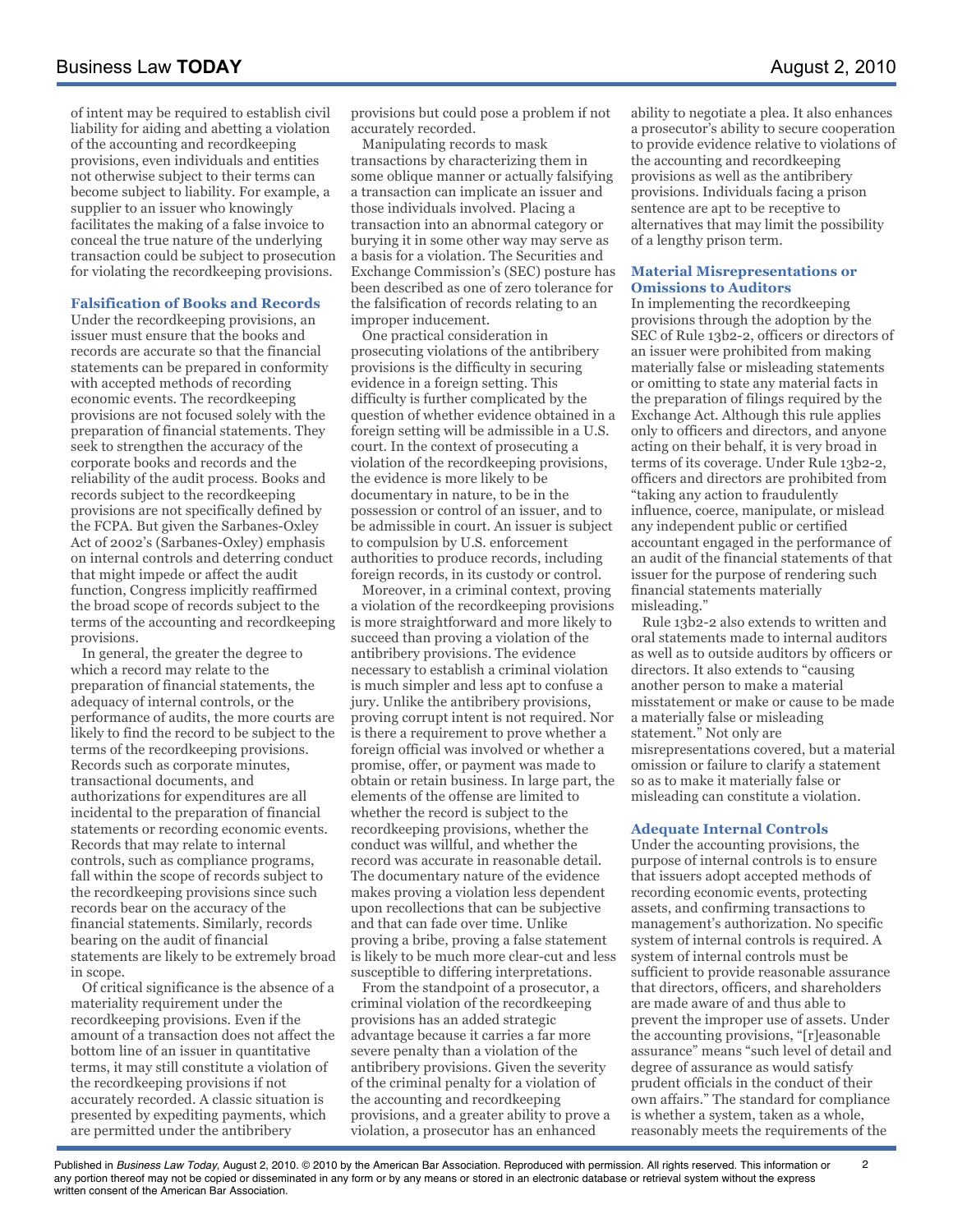internal control provisions.

An issuer's antibribery compliance program should not necessarily be separate from its system of internal accounting controls. A natural interplay was intended between the antibribery and the accounting and recordkeeping provisions. An effective system of internal accounting controls includes a range of review and approval guidelines designed to detect and deter questionable payments. Indeed, the planning, implementation, and monitoring of an issuer's compliance program should be closely linked, if not intertwined, with its system of internal accounting controls.

For issuers engaged in international business, the failure to devise or maintain an effective system to prevent or detect violations of the antibribery provisions can constitute a violation of the internal controls provisions. At the very least, it must include a formal FCPA policy made applicable to the entire entity, an FCPA compliance program, and a practice of conducting due diligence and maintaining due diligence records on the entity's foreign agents. Those responsible for ensuring compliance with an FCPA policy must have adequate experience and training to address issues that may arise relative to preventing, detecting, and addressing possible violations of the FCPA.

Due to their esoteric nature, and the absence of specific standards, the internal accounting control provisions are seldom the focus of criminal enforcement activity. Yet, in a civil enforcement context, where no proof of intent is required, these provisions provide an almost endless series of bases for the SEC to take action against an issuer. In almost any after-thefact analysis relating to financial irregularities, the SEC will be able to point to a breakdown of some sort associated with the internal accounting controls of an issuer.

#### **Expediting Payments**

A related consideration is how expediting payments are recorded. An effort to conceal expediting payments by placing them among other types of payments would be improper. Regulators prefer that such expenditures be set out in a separate line item. This reasoning is premised on the view that payments of a questionable nature are not apt to be disclosed. Thus the greater the transparency or degree to which expediting payments are fully disclosed, the less likely they will be

perceived as being suspect.

A separate line item may not be required as long as the line item in which an expediting payment is incorporated is both logical and not calculated to conceal. If the expediting payment is a relatively small amount of money and has no relationship to any particular function of an entity, its inclusion in a category of miscellaneous items may not be inappropriate. Similarly, the degree to which the expediting payments may be rolled up into larger line items and thereby hidden is not necessarily improper as long as the manner in which such payments are incorporated into a larger line item is logical and not for the purpose of concealing questionable transactions. The classification is not necessarily false or inaccurate. It is mere circumstance that leads to the expediting payment being, in effect, buried. But should the expediting payment be incorrectly classified so that it may be rolled up into a larger line item and thereby concealed, a basis may exist for a violation of the recordkeeping provisions to be alleged.

Expediting payments also bear on the adequacy of internal controls. Consistent with maintaining an effective compliance program and the heightened obligations on auditors to plan audits so as to detect fraud, issuers need to be in a position to be responsive to inquiries and, if necessary, to quickly identify expediting payments and to provide substantiating documentation. Greater segregation is more likely to enhance the adequacy of internal controls. If the expediting payments are not properly approved, an issuer may also open itself up to possible allegations of inadequate internal controls.

Regardless of whether they may be permitted by the FCPA, the underlying dynamic associated with expediting payments must always be kept in mind. By their very nature, expediting payments are illegal in the country of the intended recipient. Proper recordkeeping is more likely to expose an entity to liability associated with an investigation in the host country for making payments prohibited by local law.

#### **Conclusion**

The increased reliance on the accounting and recordkeeping provisions to deter improper payments In *In re BellSouth Corp*, SEC Exchange Act Release No. 45,279 (Jan. 15, 2002), BellSouth, despite having an interest of less than 50 percent in its Nicaraguan subsidiary, was found to have operational control and an ability to cause the subsidiary to devise and maintain a system of internal accounting controls to detect and prevent FCPA violations. Apart from the Nicaraguan subsidiary, BellSouth's internal controls also were found to be deficient since the attorney responsible for reviewing FCPA issues "lacked sufficient experience or training."

is not likely to decline. To the contrary, at the core of the heightened obligations under Sarbanes-Oxley are those relating to the FCPA's accounting provisions. Subject to criminal sanctions, internal control reports are now required expressing management's responsibility for establishing and maintaining adequate internal controls for financial reporting and assessing their effectiveness. An attestation by an issuer's outside auditor is also required as to management's assessment of the adequacy of the issuer's internal controls.

In sum, the critical role of the accounting and recordkeeping provisions in deterring improper inducements to foreign officials cannot be overstated. Conduct that may be perceived to be beyond the reach of the antibribery provisions may constitute a violation of the accounting and recordkeeping provisions. Compliance with the FCPA's prohibitions on improper inducements cannot be limited to complying with the antibribery provisions. To be effective, an FCPA compliance program must ensure that adequate internal controls are in place and that accurate recordkeeping practices are rigorously enforced.

*Stuart H. Deming is a principal with Deming PLLC in Washington, D.C., and in Michigan, where he represents clients in a range of foreign business and investigatory matters. He previously served with the Securities and Exchange Commission and in various capacities with the U.S. Department of Justice.*